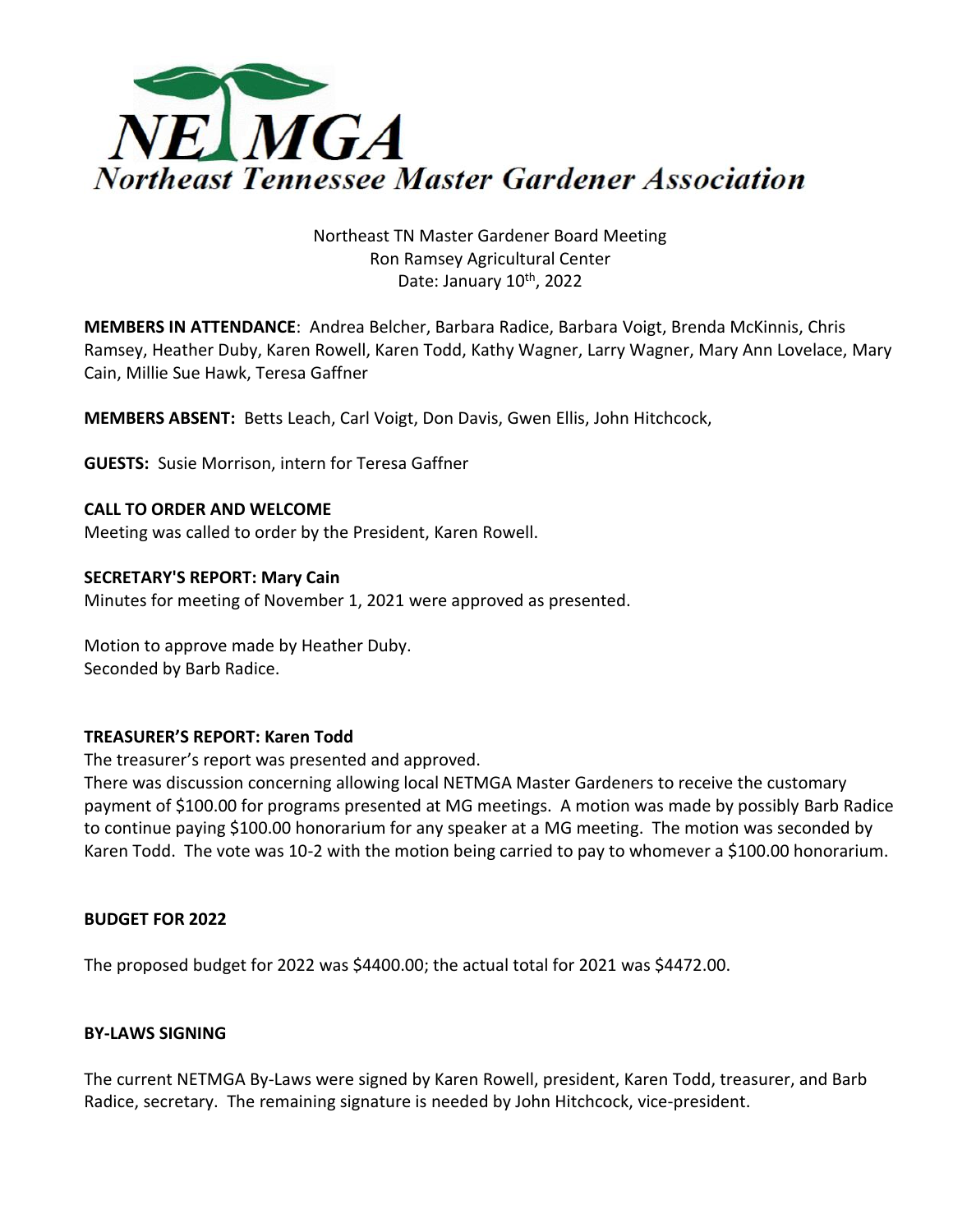# **PROGRAMS FOR 2022: Teresa Gaffner**

Susie Morrison has agreed to be the intern Programs Chair for Teresa Gaffner. There will be a potluck dinner for the February membership meeting. There was a discussion concerning providing a Zoom link for the members who want that option. The motion was made by Millie Sue Hawk to have the Zoom option and seconded by Teresa Gaffner. Dinner will begin at 6.30 p.m. with social hour beginning at 5.30 p.m. at the Extension Office.

April program involves a walk around Exchange Place to observe Spring Ephemerals. This walk will be conducted by Joy Moore.

June program will be at Discovery Garden at Gray Fossil Museum lead by Christy Shivell.

August program is at Steele Creek Park lead by Jeremy Stout.

October program by Robin Suggs on forest farming.

December program is the Christmas dinner.

# **FEBRUARY REWARDS MEETING: Karen Rowell**

The Awards Meeting will be held in person on Monday, February 7, at 6.30 p.m. and via Zoom. There was a discussion about Covid related protocol such as food service and masking. Chris reminded everyone of the current UT requirements. Chris explained that he would need to request permission for a meeting of over 50 people which the February meeting would be.

# **TENNESSEE TREE DAY 2022: Karen Rowell**

The Tennessee Tree Day activities were explained by Andrea Belcher. Trees can be preordered online from the Tennessee Environmental Council website (www.tectn.org) and can be picked up at multiple locations across the region. One location is the Sullivan County UT/TSU Extension Office. Trees can be picked up on Friday, March 18 from 8-5, or Saturday, March 19, 8-12. Barb Radice will send out information concerning tree pick up.

# **MEMBERSHIP/CERTIFICATION REPORT: Mary Cain**

Mary reported that the membership roster currently has 152 members listed as of 1-10-22 including the members in the most recent class of 2021. There are 17 members that have not paid 2022 dues and will receive another email reminder. Additionally, an email was sent to remind the membership to record all remaining 2021 hours on the UT site (temg.tennessee.edu) by January 21. After that deadline, final 2021 hours will be tallied and certificates will be prepared for presentation at the February Membership meeting. Additionally, 3-, 5-, and 10-year service pins will also be designated. They will also be handed out at the February meeting.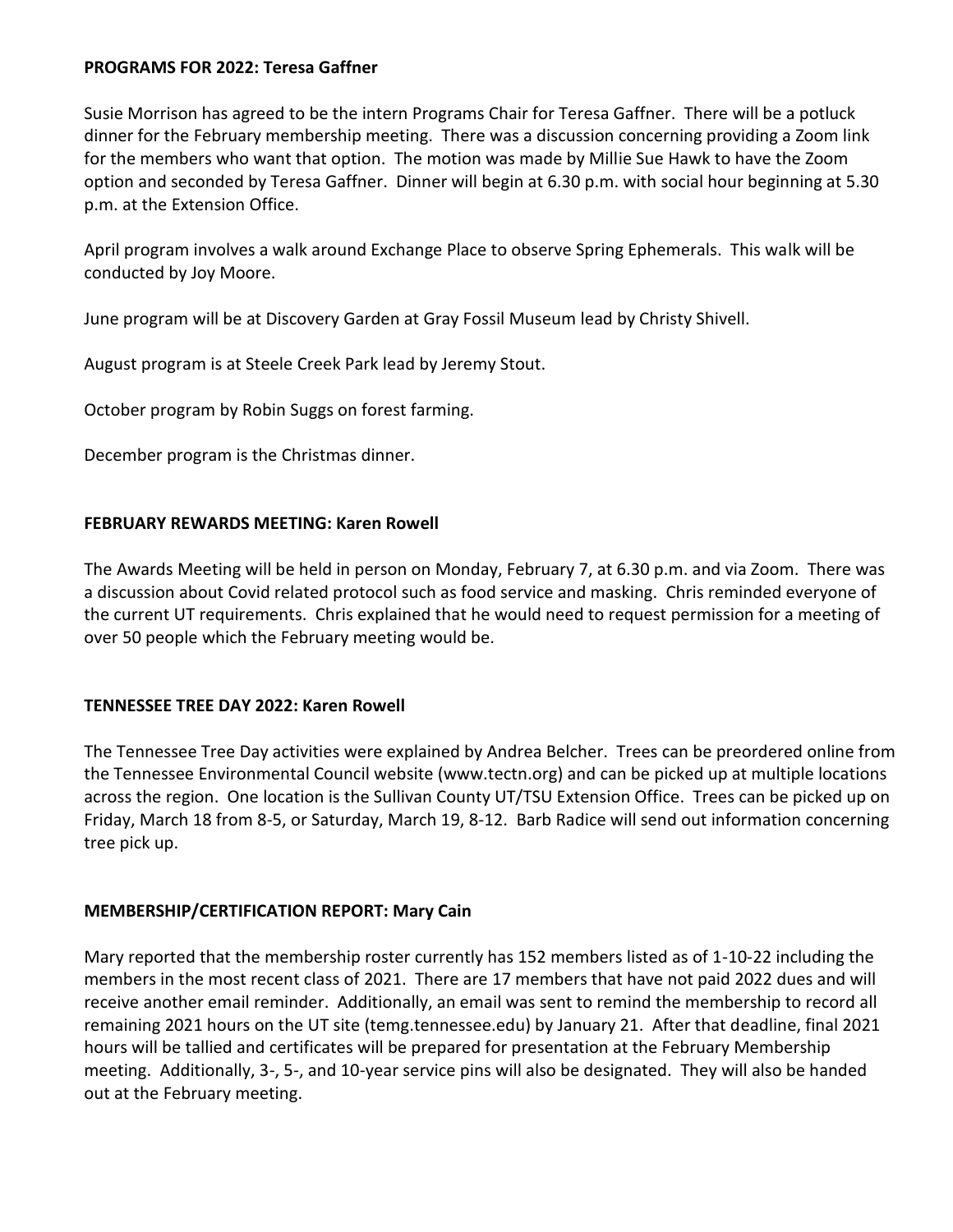# **PROJECT REPORT: Don Davis**

It was reported by Barb Voigt that Church Hill garden project could use more support by the membership. There was some discussion concerning a new project in Mountain City by the Johnson County NETMGA members.

## **PUBLICITY: Brenda McKinnis**

Brenda reported that the "Ask A Master Gardener" program needs to be continued.

### **COMMUNICATIONS: Barbara Radice**

Barb reported that she will continue to send out Sign Up Genius announcements as the need arises. One need will be for the 2022 Home Show at Meadowview Conference Center, March 4, 5, and 6, in Kingsport, TN.

### **FACEBOOK: Heather Duby**

There was a discussion concerning rebuilding the NETMGA website. A suggestion was made to contact Melody Rose, Greene County, to determine what hosting site they use. Heather also suggested that she can be helpful in the redesign.

# **WEBSITE: Carl & Barbara Voigt**

Barbara made the suggestion that a website rebuild would be helpful in allowing a more efficient updating capability. She mentioned that the current website had its limitations and/or issues in being able to be updated sufficiently.

# **HOSPITALITY: Larry & Kathy Wagner**

Kathy requested information concerning the supply of bottled water for upcoming events like the February Membership meeting. She mentioned a possible need for beverage cups, plates, and possibly coffee cups. The suggestion was made to inventory what is currently in the MG cabinet and use up what has already purchased and replace what is necessary to supply upcoming activities.

# **SULLIVAN COUNTY EXTENSION AGENT: Chris Ramsey**

Chris reported that 12 people have currently signed up for the new 2022 MG class that begins January 25. It was mentioned that Washington County was having their 2022 class at the same time.